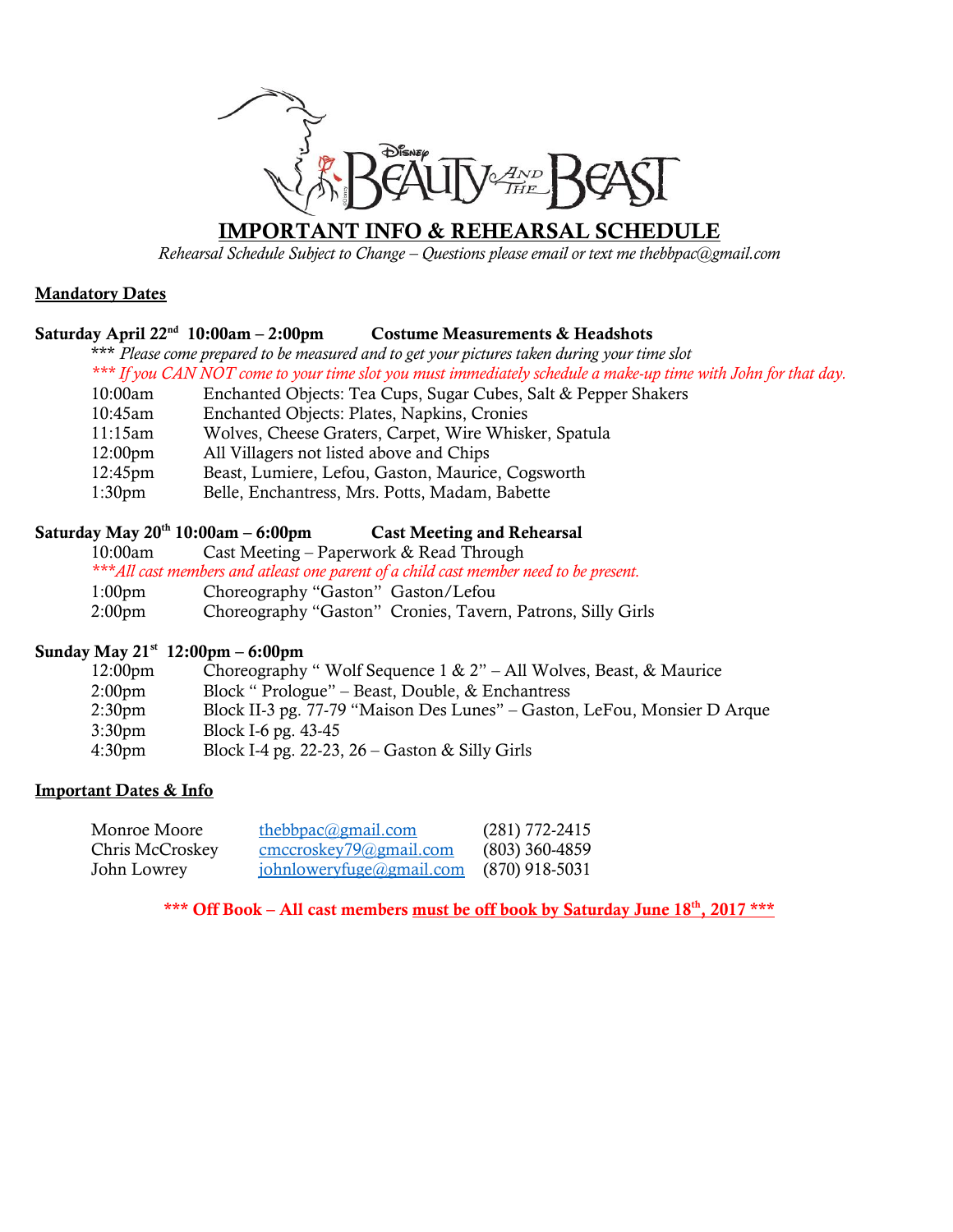| $\triangleleft$ May                                                                            |                                                                                                             |                                                                                                 | <b>June 2017</b>                                                                           |                                                                                                               |                                                                             | July $\blacktriangleright$                                                                                                             |
|------------------------------------------------------------------------------------------------|-------------------------------------------------------------------------------------------------------------|-------------------------------------------------------------------------------------------------|--------------------------------------------------------------------------------------------|---------------------------------------------------------------------------------------------------------------|-----------------------------------------------------------------------------|----------------------------------------------------------------------------------------------------------------------------------------|
| Sun                                                                                            | Mon                                                                                                         | Tue                                                                                             | Wed                                                                                        | Thu                                                                                                           | Fri                                                                         | Sat                                                                                                                                    |
| May 28                                                                                         | 29                                                                                                          | 30                                                                                              | 31                                                                                         |                                                                                                               | $\overline{2}$                                                              | $3$ (Roe Arrive)                                                                                                                       |
|                                                                                                | OFF<br>Happy<br>Memorial Day                                                                                | Vocals<br>7-9:30pm<br>Full Cast                                                                 | Vocals<br>7-9:30pm<br>Full Cast                                                            | Vocals<br>$6:30 - 7$ pm Belle<br>7-7:30pm Beast<br>$7:30 - 8$ pm Gaston<br>8-8:30pm Lefou<br>8:30 - 9pm Potts | Vocals<br>6:30 - 7pm Lumiere<br>& Cogsworth<br>7-9:30pm<br><b>Full Cast</b> | <b>Vocals</b><br>$10 - 12$ pm<br><b>Full Cast</b>                                                                                      |
| $\overline{\mathbf{4}}$                                                                        | 5                                                                                                           | 6                                                                                               | $\overline{7}$                                                                             | 8                                                                                                             | 9                                                                           | 10                                                                                                                                     |
| $2-7$ pm<br>Set "Belle"<br>(See Addendum A)                                                    | $6:30 - 7$ pm<br>Block pg 9-10<br>7-8:30m<br>Block pg $10 - 16$<br>$8:30 - 9:30$ pm<br><b>Review Wolves</b> | $6:30 - 10:30$ pm<br><b>Block</b><br>Pg 16-21<br>Pg 27-31<br>Pg 31-39<br>Pg 45 - 55<br>Pg 59-64 | $6:30 - 7$ pm<br>Review pg 22-23<br>7-8pm<br>Block pg 23-26<br>8-9pm<br>Block pg $26 - 27$ | $6:30 - 7:00$ pm<br>Review pg 39-45<br>$7:00 - 10:00$ pm<br>Review & Finish<br>pg. 39-45                      | $1pm-10pm$<br>Set " Be Our Guest"<br>(See Addendum B)                       | $10am - 12pm$<br>Finish " Be Our "<br>$1-4pm$<br>Rough Run Through<br>Act I                                                            |
| 11                                                                                             | $12$ (BB CAMP)                                                                                              | $13$ (BB CAMP)                                                                                  | $14$ (BB CAMP)                                                                             | $15$ (BB CAMP)                                                                                                | $16$ (BB CAMP)                                                              | 17                                                                                                                                     |
| OFF - Enjoy Day!                                                                               | $6:30 - 10:30$ pm<br>Block pg 65-77                                                                         | $6:30 - 8$ pm<br>Block pg $80 - 85$<br>8-10pm<br><b>Block pg 86-92</b>                          | $6:30 - 10$ pm<br>Block pg 92-94<br>The Battle                                             | $6:30 - 7:30$ pm<br>Block pg 94-96<br>$7:30 - 10$ pm<br>Blcok pg 96-100                                       | $6:30 - 7:30$ pm<br>Set Curtain<br>7:30-10pm<br>Dance Clean Ups             | 11am<br>Camp Showcase<br>12 - 5pm<br>Costume Parade<br>(See Addendum C)<br>6-9pm<br>Rough Run Through<br>Act II                        |
| 18                                                                                             | 19                                                                                                          | $20$ (Roe Depart)                                                                               | 21                                                                                         | 22                                                                                                            | 23                                                                          | 24                                                                                                                                     |
| $2-4pm$<br>Vocal Clean Up<br><b>Full Cast</b><br>Costume Parade<br>(See Addendum D)<br>$4-7pm$ | $6:30 - 9:30$ pm<br>Run Act II w/ Prompt                                                                    | $6:30 - 9:30$ pm<br>Understudy<br>Rehearsal Act I w/<br>John<br>**Dance Clean Ups               | $6:30 - 9:30$ pm<br>Understudy<br>Rehearsal Act II w/<br>John<br>**Dance Clean Ups         | $6:30 - 9:30$ pm<br>Fix Problem Areas on<br>Roe's List w/ John<br>**Dance Clean Ups                           | OFF - Enjoy Day!                                                            | $10:00am - 2:00pm$<br><b>MAJOR WORK</b><br><b>DAY</b><br>All cast members must<br>come to work on a crew<br>Check in and out with John |
| Run Act I w/ Prompt                                                                            |                                                                                                             |                                                                                                 |                                                                                            |                                                                                                               |                                                                             |                                                                                                                                        |
| 25<br>OFF - Enjoy Day!                                                                         | 26<br>$6:30 - 10:30$ pm<br>Run Show OFF BOOK<br>w/ John                                                     | 27<br>$6:30 - 10:30$ pm<br>Run Show OFF BOOK<br>w/ John<br>$***$                                | 28<br>$6:30 - 10:30$ pm<br>Run Show OFF BOOK<br>w/ John<br>Understudies                    | $29$ (Roe Arrive)<br>$6:30 - 10:30$ pm<br>Sitzprobe                                                           | 30                                                                          |                                                                                                                                        |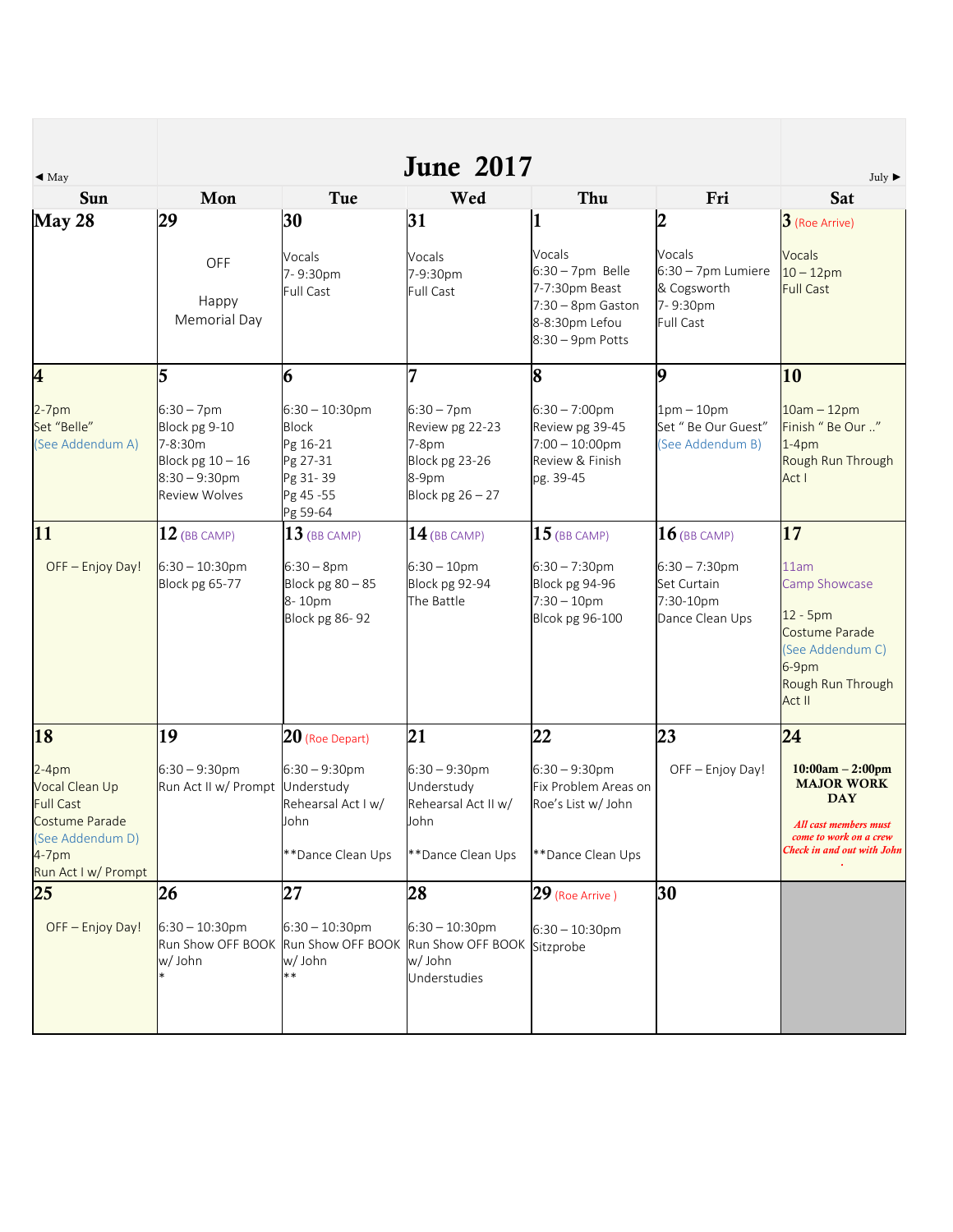| $\triangleleft$ May                                                                                  |                                                                                                         |                                                                                                         | <b>July 2017</b>                                          |                                                                                  |                                 | July $\blacktriangleright$                                                                         |
|------------------------------------------------------------------------------------------------------|---------------------------------------------------------------------------------------------------------|---------------------------------------------------------------------------------------------------------|-----------------------------------------------------------|----------------------------------------------------------------------------------|---------------------------------|----------------------------------------------------------------------------------------------------|
| Sun                                                                                                  | Mon                                                                                                     | Tue                                                                                                     | Wed                                                       | Thu                                                                              | Fri                             | Sat                                                                                                |
|                                                                                                      |                                                                                                         |                                                                                                         |                                                           |                                                                                  |                                 | $\mathbf{1}$<br>10-12pm<br>Paper Tech Meeting<br>$1:30 - 7:30$ pm<br><b>Run Show</b><br>w/Costumes |
| $\overline{2}$                                                                                       | 3                                                                                                       | 4                                                                                                       | 5                                                         | 6                                                                                | 7                               | 8 (Roe Depart)                                                                                     |
| $10-1pm$<br>Tech/ Cue to Cue<br>$1-2pm$<br>Sound Check<br>$2:30 - 7:30$ pm<br><b>Dress Rehearsal</b> | 6pm Call<br>7-10pm<br>Dress Rehearsal *                                                                 | 6pm Call<br>7-10pm<br>Dress Rehearsal *                                                                 | 6pm Call<br>7-10pm<br>Dress Rehearsal *                   | <b>OPENING NIGHT</b><br>Call Time 5:30pm<br>Show 7:30pm<br>**Bring Spirit Box ** | Call Time 5:30pm<br>Show 7:30pm | Call Time 5:30pm<br>Show 7:30pm                                                                    |
| 9                                                                                                    | 10                                                                                                      | 11                                                                                                      | 12                                                        | 13                                                                               | 14                              | 15                                                                                                 |
| Call Time 12:30pm<br>Show 2:30pm                                                                     | <b>UNDERSTUDY PICK</b><br><b>UP REHEARSAL</b><br>$6:30 - 10:00$ pm                                      | <b>SPONSOR NIGHT</b><br>Call Time 5:30pm<br>Show 7:30pm                                                 | <b>UNDERSTUDY SHOW</b><br>Call Time 5:30pm<br>Show 7:30pm | Call Time 5:30pm<br>Show 7:30pm                                                  | Call Time 5:30pm<br>Show 7:30pm | Call Time 5:30pm<br>Show 7:30pm                                                                    |
| 16<br>Call Time 12:30pm<br>Show 2:30pm                                                               | 17<br>*** Possible added<br>show if sale out.<br>Please keep open***<br>Call Time 5:30pm<br>Show 7:30pm | 18<br>*** Possible added<br>show if sale out.<br>Please keep open***<br>Call Time 5:30pm<br>Show 7:30pm | 19                                                        | 20                                                                               | 21                              | 22                                                                                                 |